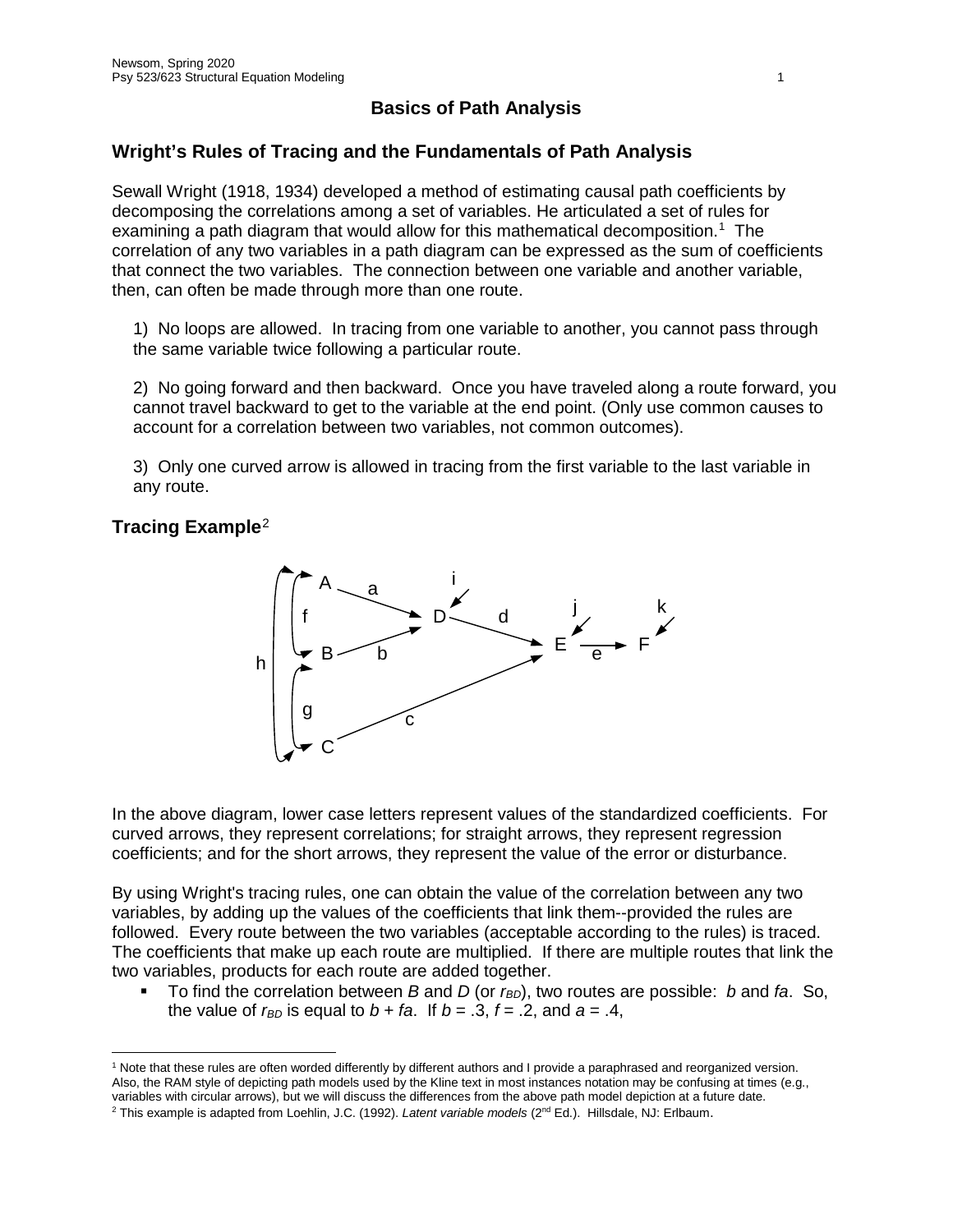$r_{BD} = .3 + (.2)(.4) = .38$ .

- $r_{CD} = gb + ha$ .
- **F**  $r_{AB}$  is simply equal to f, because the curved arrow represents a correlation.
- *r*<sub>*AE*</sub> =  $ad + fbd + hc$

Some examples of rule violations:

- $r_{cn} \neq cd$  (no forward and back—no common effects, only common causes)
- *r*  $r_{AC} \neq fg$  (no two double head arrows)
- *r*<sub>*AB</sub>*  $\neq$  *abf* (no loops)</sub>

#### **Decomposing the Correlation Matrix**

Although this seems like just a fun little game, it turns out to be immensely useful. Instead of computing the correlations between two variables, one can work backward from the correlations to derive the path coefficients. Taking a simple path diagram representing a two variable regression model, and assuming some values for the correlations between our three variables, we can derive the path coefficients.

Assume that  $r_{12} = .50$ ,  $r_{1Y} = .65$ , and  $r_{2Y} = .70$ .



From our tracing rules, we know  $r_{1y} = \beta_1 + r_{12} \beta_2$  and  $r_{2y} = \beta_2 + r_{12} \beta_1$ . We can plug in the known values and solve for  $\beta_1$  and  $\beta_2$ .

$$
.65 = \beta_1 + .50\beta_2
$$
  
.70 =  $\beta_2 + .50\beta_1$ 

by rearranging, substituting, and solving for  $\beta_1$  and then  $\beta_2$ , we get  $\beta_1 = .4$  and  $\beta_2 = .5$ . These coefficients are the standardized regression coefficients, because we started with a correlation matrix (i.e., standardized variables).

The disturbance term,  $e$ , is the amount of unaccounted for variance in *Y* and is equal to  $\sqrt{1-R^2}$ . We know from regression analysis that  $R^2 = \beta_1^2 + \beta_2^2 + \beta_1 \beta_2 r_1$ . So,  $R^2 = A^2 + .5^2 + .5(.4)(.5) = .61$ . The disturbance term then equals  $e = \sqrt{1-.61} = .62$  What we have just done is decompose the correlation matrix into unique values for the coefficients that are implied by the model we specified.